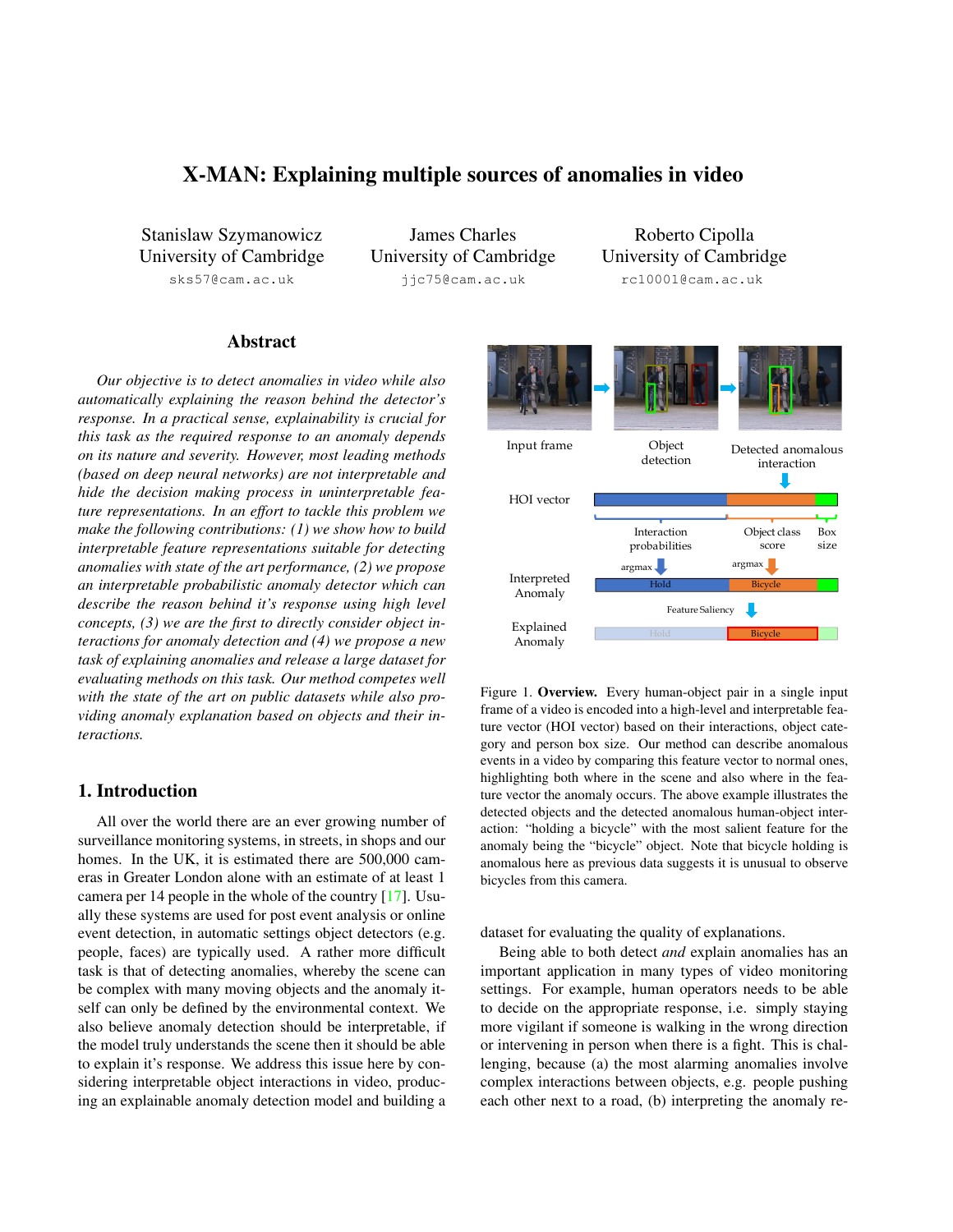

Figure 2. **HOI vector.** All pairs of detected objects (from an R-CNN network) are encoded into (1) a spatial and semantic encoding using a graph convolutional network (GCN), (2) human appearance feature and (3) object appearance feature. Two classifiers ingests these features to produce interaction probabilities and object class scores. These probabilities, together with bounding box size, are concatenated to form the HOI vector.

quires high level understanding of the video context, e.g. is anomalous motion in the scene due to a person running, or a tree blowing in the wind? and (c) the model also has to explain it's response.

In an effort to address all three of these issues, under the task of explainable anomaly detection, we make the following contributions: (1) we show how to build interpretable feature representations suitable for detecting anomalies with state of the art performance, (2) we propose an interpretable probabilistic anomaly detector which can describe the reason behind it's response using high level concepts, (3) we are the first to directly consider object interactions for anomaly detection and (4) we propose a new task of explaining anomalies and release an accompanying dataset, X-MAN (eXplanations of Multiple sources of ANomalies), the first dataset for evaluating explanations in anomaly detection. Our system (illustrated in Fig. 1) is capable of (i) outputting a high level description of the anomalous event e.g. holding a bicycle, (ii) recovering the most similar normal event e.g. holding a bag and (iii) is also able to identify the most salient features (from a deep neural network) causing the anomaly, e.g. the held bicycle object.

## 2. Related work

### 2.1. Anomaly detection

A common approach to anomaly detection with deep learning is to predict future 'normal' video frames from sparse feature representations [3, 15, 26], sometimes augmented with memory modules [19], and/or optical-flow images [13, 20, 21]. Anomalies are detected based on the assumption these models will find it difficult to generate abnormal frames. An alternative approach is using or learning these feature representations with out of distribution detection algorithms [4, 22, 6], as can be done for anomaly detection [18, 24, 27] or more recently and successfully, applying a one-vs-all cluster classification [7, 8]. However, these methods do not explain the high level content of the scene, the 'typical' normal events or explain why an event is abnormal in an interpretable way. Our work is novel in that it uses traditional probabilistic modelling but leverages a deep network's ability to extract high level information about the scene to allow an event to be (1) interpretable and (2) explainable based on a saliency mapping over a learnt feature representation.

### 2.2. Anomaly explanation

To the best of our knowledge [5] is the only work tackling the task of describing the detected anomalies. Here, a sparse feature representation of the scene is simultaneously used as input to an anomaly classifier and object, action and attribute detector. The shortcoming of this approach is neglecting the interaction between objects. In many applications the interactions between objects are the crucial source of anomaly, for example it may not be abnormal for a person to jump, but it *is* abnormal for a person to jump over the gates of the underground. Moreover, this approach is still not fully explainable, i.e. input features for detecting anomalies cannot be inspected. Our method uses higher level reasoning than [5] (both high level object categories and human-object interactions) while also justifying the algorithms decision by returning interpretable salient features. Due to the lack of labelled data, there are also difficulties in forming a benchmark on the task of anomaly explanation. To this end, we build such a dataset and show how to make improvements in explaining anomalies by using human-object interactions.

## 3. Method

In Sec. 3.1 we outline how we encode the frames of a video into objects and human-object interactions. In Sec. 3.2 we detail the anomaly detection method, and in Sec. 3.3 how we interpret and explain the decisions from the anomaly detector.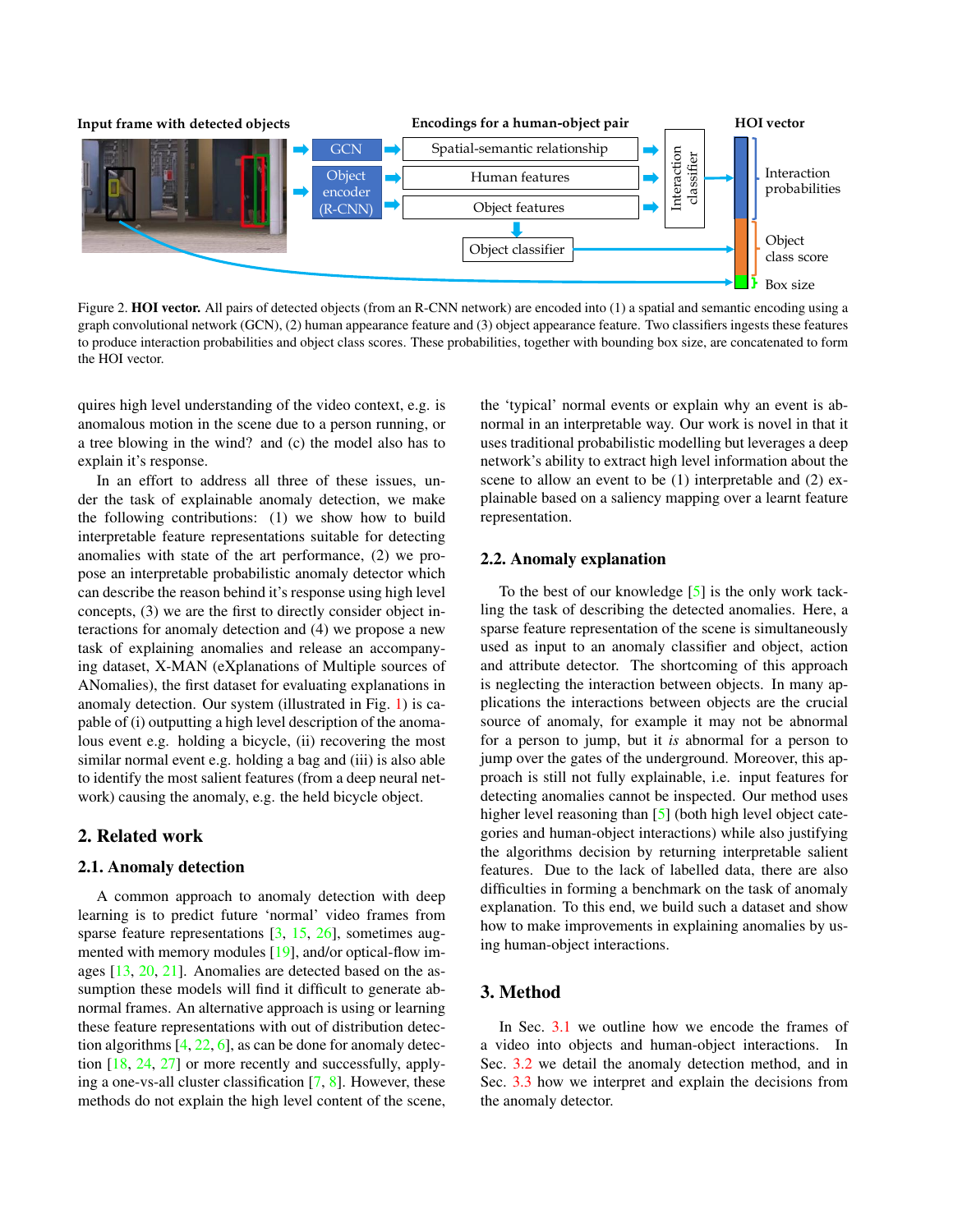

Figure 3. Method. Top: training images are pre-processed to obtain HOI vectors, which are then used to train a Gaussian Mixture Model. The estimated means are interpreted as normal events, later used for explanation. Bottom: Test frame detected as anomalous, showing at least one HOI vector has low probability under the GMM. High-level information in the vector is inspected to interpret the anomaly. Saliency mapping highlights the most salient features by comparison to the closest normal HOI vector.

## 3.1. Encoding the video frame

Every frame of a video is encoded into a set of humanobject interaction vectors (HOI vectors), see Fig. 2. HOI vectors are interpretable as they are formed from high level interaction and object features. For every human-object pair in the scene a HOI vector is recovered and consists of object class score (one-hot encoding with object class confidence from the object detector in place of the "1"), the probabilities of each of the interaction classes and person bounding box dimensions. We use Faster R-CNN [23] for object detection, followed by Dual Relation Graph [1] for Human-Object Interaction recognition.

## 3.2. Anomaly detection

We formalize the anomaly detection as a probabilistic outlier detection problem. The scene is represented by a statistical model of the HOI vectors. An outlier/anomaly is declared when the probability of a HOI vector under this model is below a threshold.

All HOI vectors from normal (not anomalous) frames are first reduced in dimensionality using PCA. We train a Gaussian Mixture Model (GMM) from these representations of 'normal' as in Fig. 3(top). This model allows for a probabilistic modelling of the environment. During inference we declare a video frame anomalous if any of it's HOI vectors falls below a threshold probabilty under the GMM Fig. 3(bottom). Using our proposed saliency mapping, an interpretable explanation for the model can also be derived, this is detailed further below.

Temporal information In order to use make use of the temporal information provided by a video we smooth the per-frame anomaly scores with a Gaussian filter.

### 3.3. Anomaly explanation

Our method allows for explanation of abnormalities on three levels: an explanation of the tested event, the closest normal event and the salient features responsible for the deviation. We detail the methods used to explain each of these below:

Tested event. In our framework, the vector describing an event consists of high-level information: object class, interaction class probabilities and bounding box size. Any event can be explained by a direct inspection of the corresponding HOI vector  $v$ , as shown in Fig.3. PCA is appled to reduce the dimensionality of the HOI vector:  $x = W^T v$ , where W is a weight matrix.

Normal event. We fit a GMM to the distribution of all PCA reduced HOI vectors from all normal video frames in the training set using  $M$  mixture components. The set of means for modes  $m \in \{1, \ldots, M\}$ , denoted  $\{\mu_m\}$  represents our set of normal events.

Deviation from normal. The deviation  $\Delta_m$  of an anomaly  $x$  (PCA-reduced HOI vector) from the closest normal event  $\mu_m$  can be measured as a probability of being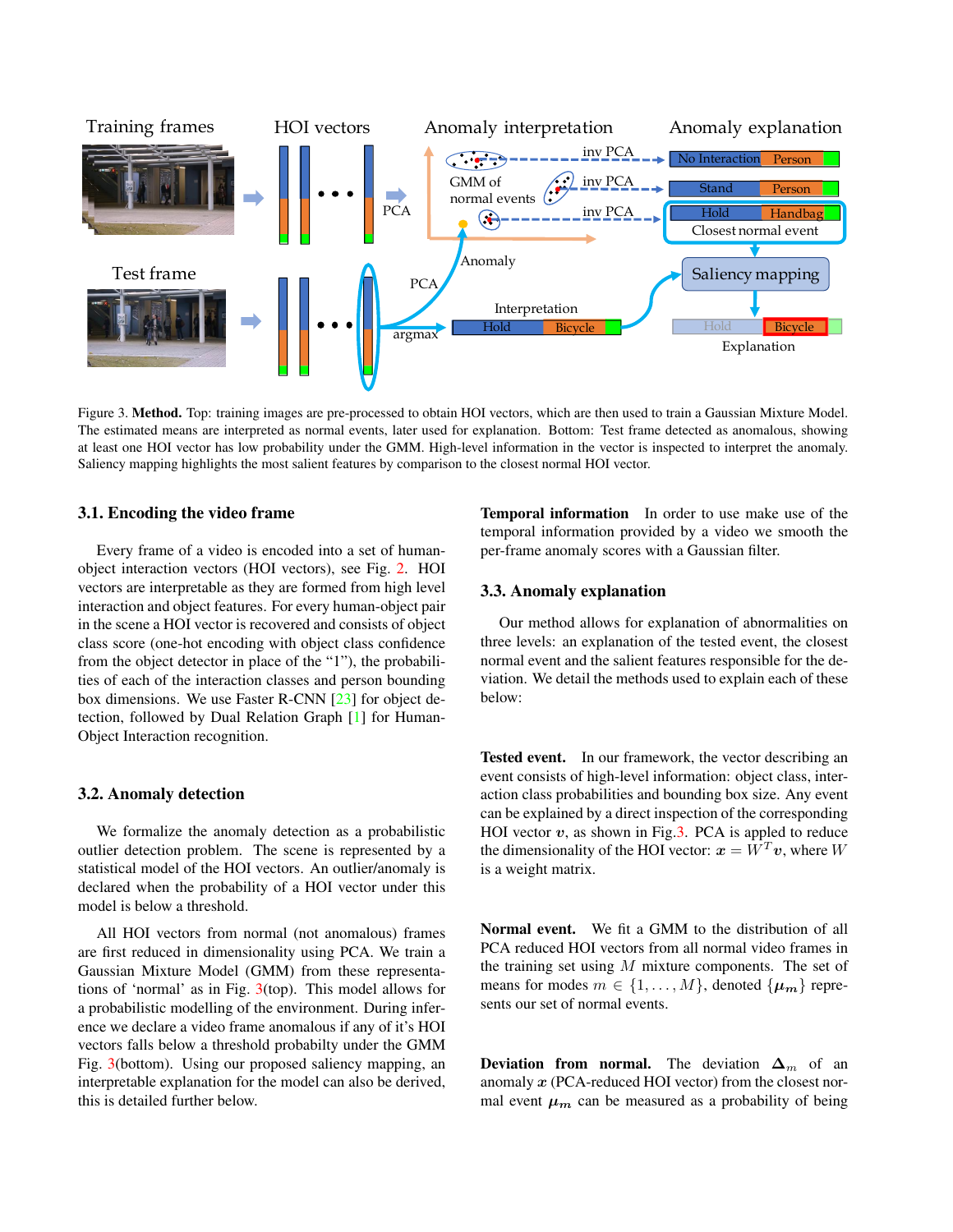generated by mixture component  $m \in \{1, \ldots, M\}$ :

$$
p(\mathbf{x}|m) = \frac{1}{2\pi |\Sigma_m|} \exp\left(-\frac{1}{2}\Delta_m^T \Sigma_m^{-1} \Delta_m\right)
$$
  

$$
\Delta_m = \mathbf{x} - \mu_m
$$
 (1)

Where  $\Sigma_m$  is the covariance matrix of k and the quadratic term inside the exponential is a weighted distance of the anomaly from the closest normal event.

Saliency mapping. Expressing the exponential component of equation 1 using the original HOI vectors  $v$ :

$$
\Delta_m^T \Sigma_m^{-1} \Delta_m = (\boldsymbol{x} - \boldsymbol{\mu}_k)^T \Sigma_k^{-1} (\boldsymbol{x} - \boldsymbol{\mu}_k)
$$
  
= 
$$
\sum_{i,j} (\boldsymbol{v} - \boldsymbol{y}_k)_i (W \Sigma_k^{-1} W^T)_{ij} (\boldsymbol{v} - \boldsymbol{y}_k)_j
$$
 (2)

allows us to decompose the contribution of the summation (deviation from normal) across each element of the HOI vector, where  $i$  and  $j$  index the element. Each term in the summation consists of a difference between a pair of elements from the original HOI vector and normal event HOI vector  $y = W^{-1} \mu$ . These distances are weighted by  $(W \Sigma_k^{-1} W^T)_{ij}$  and visualised as a 2D heatmap. 'Hot spots' being the feature with most contribution to the anomaly. The 2D location of the hot spots can explain which part of the HOI vector is responsible for the anomaly detection, e.g. if the hot spots lie in the upper left corner then the interaction class is responsible, yet if the hot spots spread along from the diagonal in the middle part of the vector, then the anomaly is due to an unexpected object , see Fig.4 for examples. A 3x3 heatmap can also be formed which better visualises the contribution from object, interaction and bounding box size by taking the sum within each component, see Fig.4.

Quantitatively, we use the values on the diagonal of the heatmap as scores to indicate the classes responsible for the HOI being flagged as anomalous. To obtain per-frame explanation scores, we keep the maximum score of each class across all HOI vectors in a frame. The explanation score for location being anomalous is taken by summing the scores corresponding to the bounding box dimensions. The sum of scores across all classes is not normalised, hence allowing for multiple correct explanations (a frame can contain more than anomalous event).

## 4. X-MAN dataset

We collect a new dataset for evaluating anomaly explanations: X-MAN (eXplanations of Multiple sources of ANomalies). The dataset supplements existing public anomaly detection datasets and provides labels describing the reason behind an anomalous event. Together, the existing public anomaly detection datasets and X-MAN, can be used as a benchmark for anomalous event localisation, i.e. detecting and categorising anomalies in video, therefore providing a measure of joint anomaly detection and explanation.

#### 4.1. Labelling anomaly explanations

The labelling task was conducted by human operators using a custom-built labelling tool (see Fig. 5). The tool was used to label each anomalous frame in existing public datasets with explanations describing each of the anomalous events occurring in the frame on both a coarse level (*e.g*. action) and a fine-grained level (*e.g*. running). Anomalous events are seen only in testing, hence this dataset can be used for evaluation only.

Coarse labels. There are 3 possible classes of coarse labels: "object", "action" and "location". They capture the high-level reason behind an event being categorised as anomalous. Only these 3 classes of coarse labels are considered, because they cover all anomalies in the public anomaly datasets and any obvious real-life examples (*e.g*. guns or fighting).

Fine-grained labels. Fine-grained labels explain the anomalous events in detail, supplementing the coarse labels in a hierarchical manner. In the case of a coarse "object" label, the fine-grained label would specify which object made the frame anomalous, *e.g*. bicycle. For the coarse "action" label, fine-grained labels specify both the activity and the interaction object if one exists: examples include "run", "ride,motorcycle", "fight/hit,person". In case of actions with more than one object involved, *e.g*. person hitting another person with a bag, the interaction is decomposed into more than one interaction, each involving one object, *e.g*. "hit,person", "hit,bag (with)". Finally, for the coarse "location" label, fine-grained labels specify what object is in an unusual location, *e.g*. a human walking in a prohibited space or an unattended bag on the ground.

Fine-grained object and action labels use categories defined in MS COCO  $[12]$  and AVA Kinetics  $[10]$ , respectively. Both of these datasets capture a wide range of classes. However, it is expected that some anomaly categories will not be included, because anomalies are associated with rare events, hence they are unlikely to all be included in standard datasets.

#### 4.2. Dataset statistics and metrics

Statistics. Our newly created dataset consists of 22,722 manually labelled frames in ShanghaiTech (17,362), Avenue (3,712) and UCSD Ped2 (1,648). Each frame contains between 1 and 5 explanation labels, each label being a different reason why the frame is anomalous (many frames contain multiple anomalous events, *e.g*. one person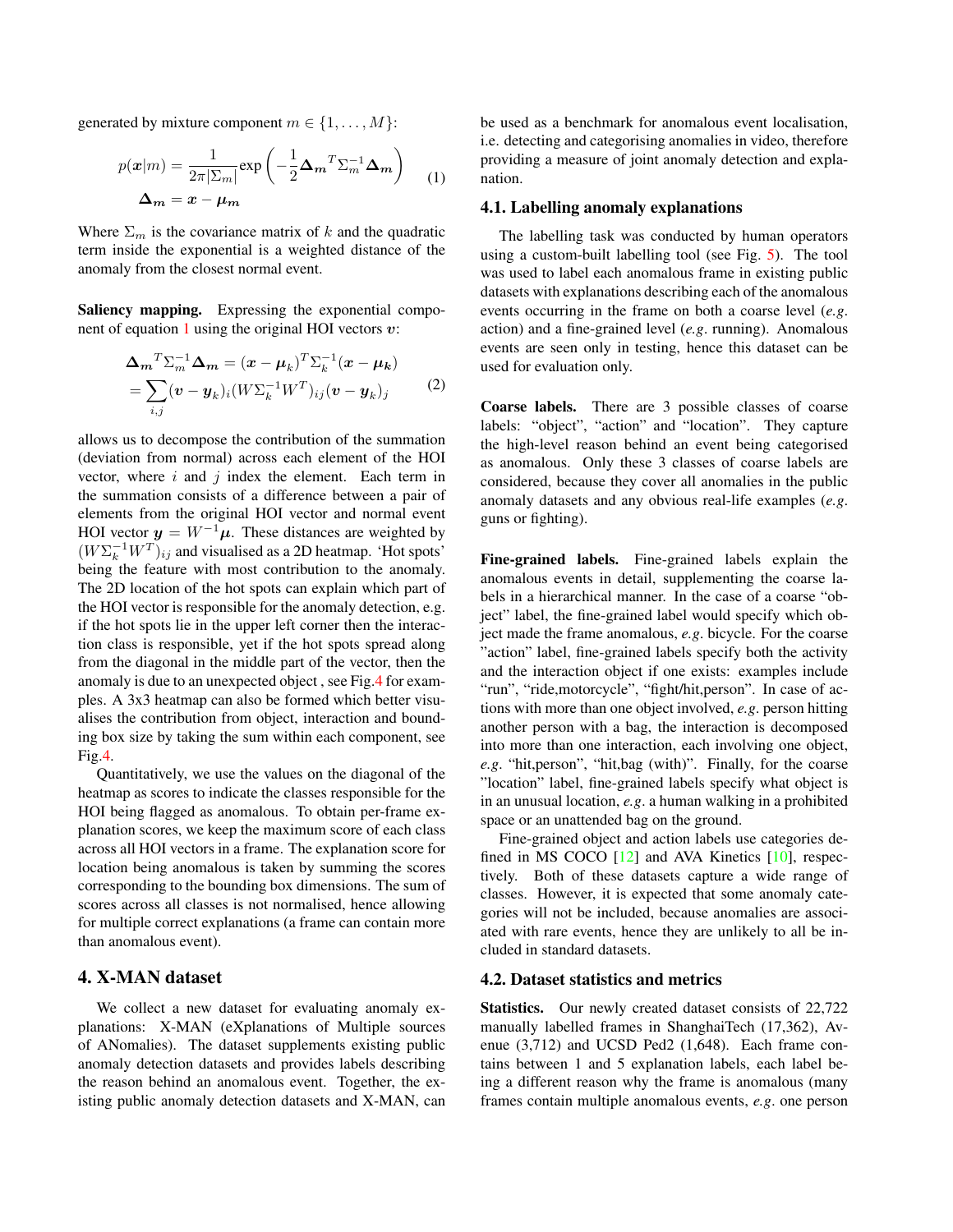

Figure 4. Heatmaps. Examples of heatmaps for identification of salient features created with our explanation framework (middle column). First 29 elements of the vector correspond to the interaction class, the following 81 to the object category, the last 2 to the box size. Red indicates which pairs of elements contributed the most to the weighted distance from the normal event. We also summarise the results in a 3x3 heatmap (right column) show the salient category. Examples of cases when the interaction class was anomalous (top) and when the object was anomalous (bottom).



Figure 5. Labelling tool. GUI displays the anomalous frames in the video and provides tools to label the explanations. The GUI has 5 distinct areas: (1) highlights the abnormal region frame, (2) allows for switching frames and reapplying labels from the previous frame, (3) provides interface to add anomalous object and action categories which are show in (4), and finally (5) creates corresponding buttons that are used to label the frame with explanations.

running and one riding a bike). In total, there are 40,618 labels across all frames. The majority of anomalies (22,640) are due to actions, followed by anomalous objects (14,828). The remaining anomalies are due to an anomalous location.

There are 42 anomalous actions (Fig. 6) and 13 anomalous objects. While the majority of actions can be found in AVA Kinetics, training videos with many action-object combinations in Fig. 6 would not be found (because they are anomalous), and hence rare, making the X-MAN dataset challenging and complementary to existing ones.

Evaluation metric. The task of explaining anomalies is similar to that of action recognition: in each anomalous frame the system has to recognise the anomalous event, there are multiple possible events in each frame and the recognition has to be accurate temporally. Hence, similar to action recognition, we propose to use mean Average Precision (mAP) as the evaluation metric for the anomaly explanation task. The mean is taken across the different explanation classes in order to weight rare explanation classes equally to the common ones.

## 5. Experiments

We evaluate our approach for both detecting anomalies and explaining them. For anomaly explanation we utilise our new dataset (described above), for anomaly detection we compare to state of the art on existing public datasets described below:

# 5.1. Anomaly detection datasets and evaluation metric

We evaluate our method on UCSD Ped2 [16], Avenue [14] and ShanghaiTech [13].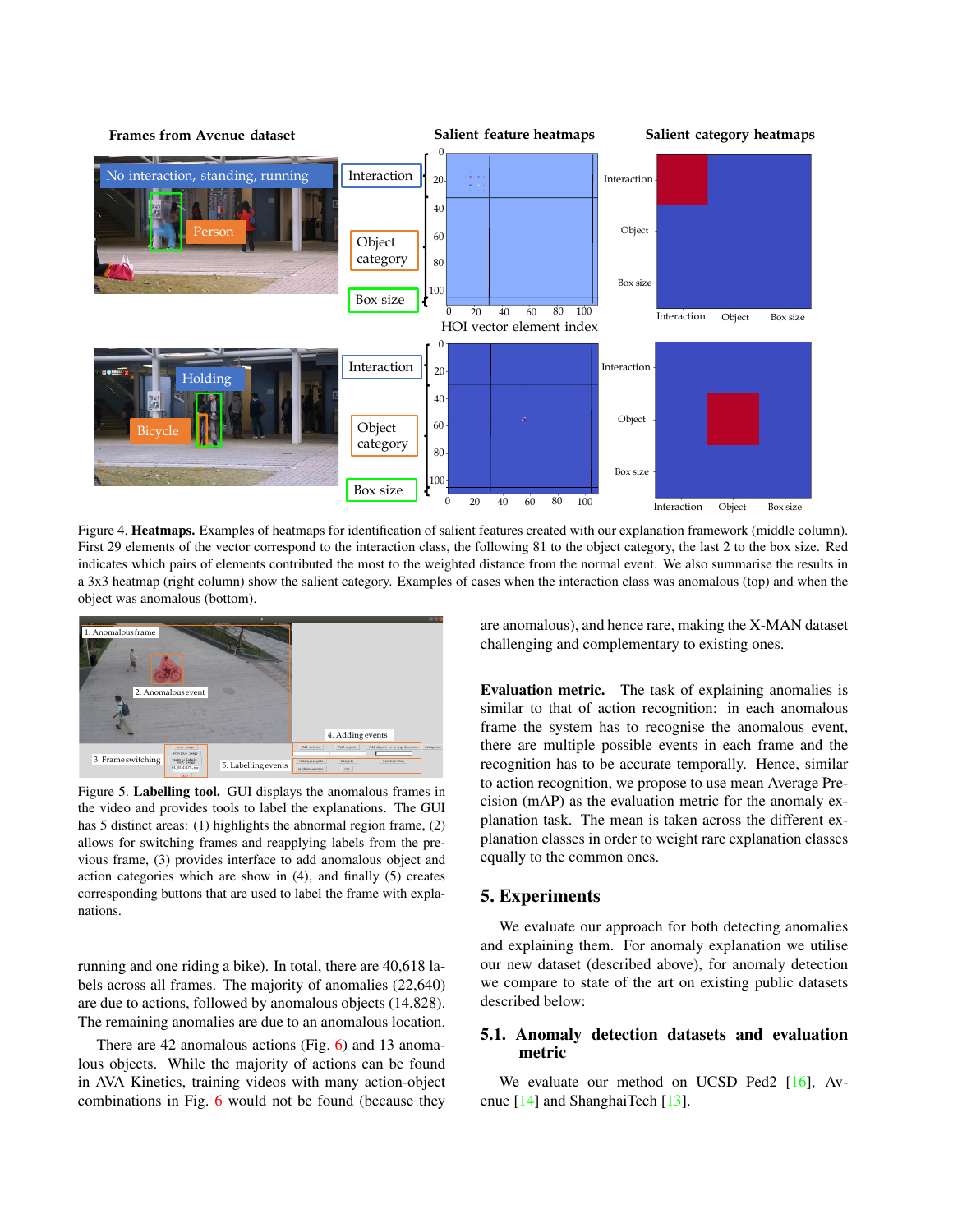

Figure 6. Distribution of anomalous actions across 22,000 labelled frames.

UCSD. A standard benchmark for anomaly detection. The training data contains only normal events, while testing data contains some abnormal events. 19600 frames captured using two different cameras: UCSD Ped1 and UCSD Ped2 which contains 16 training and 12 testing videos. Normal events include pedestrians walking, while abnormal events include trucks, cyclists and skateboarders. Following [5] we evaluate on Ped2 only as Ped1 is very low resolution.

Avenue. This dataset contains contains 16 training and 21 testing videos. All captured from the same scene, a total of 30,652 (15,328 training, 15,324 testing) frames. This is a challenging dataset because it includes a variety of events such as "running", "throwing bag", "pushing bike" and "wrong direction". We train from the videos in Avenue that contain normal events. This dataset focuses on dynamic events e.g. walking in an uncommon area in the scene and regards abnormal static events as normal e.g. standing in the same uncommon area.

Avenue17. Was originally proposed by [5] to better evaluate methods which can also detect static abnormal events. It consists of a subset of 17 videos from Avenue which exclude abnormal static events.

ShanghaiTech. The largest and the most complex anomaly detection dataset. Contains 274,515 normal training frames in 330 videos and 42,883 testing frames in 107 videos with 130 complex abnormal events, *e.g*. fighting, jumping over a fence. Videos are from 13 scenes with varying lighting and camera angles.

Evaluation metric. All test video frames from all datasets are marked as either containing or not containing an anomaly. Measuring the true and false positive rates against this ground truth, we use the standard metric of evaluating abnormal event detection: the area under the ROC curve (AUC).

#### 5.2. Implementation details

We use an implementation of the object detector and DRG network from the authors of [1], and the provided pre-trained models from COCO [11] and V-COCO [2] datasets. The networks are trained to detect 29 interactions and 81 different objects including humans, humanhuman interactions are allowed. Each HOI vector is therefore  $29 + 81 + 2 = 112$  (the bounding box width and height of the human detection are included in the vector, because they carry information about proximity of the person to the camera, hence implicitly providing information about location). We apply PCA dimensionality reduction. The output size varies between 19 and 23, depending on the dataset, and is chosen to capture over 99 % of variance. The number of mixture components  $M$  for GMM fitting is chosen based on the Bayesian information criterion [25] (BIC) and estimating the 'elbow' of the BIC *vs* M curve. This varies between 2 and 7 depending upon the dataset.

### 5.3. Results

Quantitative anomaly detection state-of-the-art (SOTA) comparison. Table 1 summarises the AUC on all datasets. Our method performs competitively against all other methods. We believe our scores are slightly lower than the SOTA because it uses simpler clustering methods. However, it is the only method providing full explanations of the anomaly detection decisions. In a practical setting this is advantageous, allowing human operators of monitor systems to decide on an appropriate responses. Alternatively, it might allow for grading of the alert level raised by the anomaly, i.e. anomaly due to a gun is more alarming than an anomaly due to a person jumping.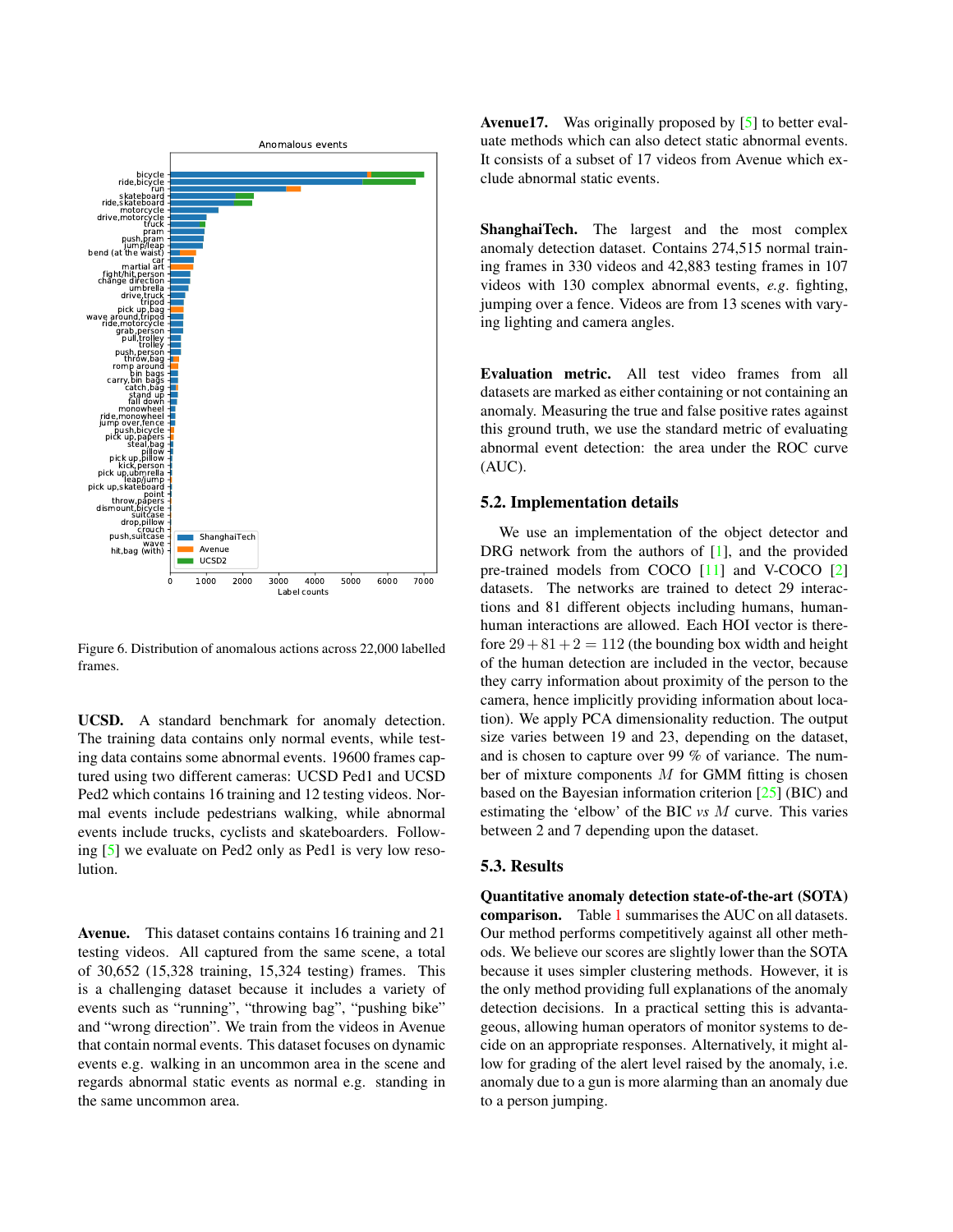| Method                         | <b>UCSD Ped2</b> | Avenue | Avenue17 | <b>ShanghaiTech</b> |
|--------------------------------|------------------|--------|----------|---------------------|
| Kim et al. $[9]$               | 59.0             |        |          |                     |
| Mahadevan et al. $[16]$        | 82.9             |        |          |                     |
| Lu et al. $[14]$               |                  | 80.6   | 80.3     |                     |
| Hasan et al. $\lceil 3 \rceil$ | 90.0             | 70.2   | 76.9     | 60.9                |
| Luo et al. $[15]$              | 92.2             | 81.7   |          | 68.0                |
| Liu et al. $[13]$              | 95.4             | 85.1   |          | 72.8                |
| Park et al. [19]               | 97.0             | 88.5   |          | 70.5                |
| Hinami et al. [5]              | 90.8             |        | 89.2     |                     |
| Ours                           | 84.4             | 75.3   | 81.6     | 70.4                |

Table 1. Abnormal event detection accuracy in AUC (%).



Figure 7. Correct detections. Example anomalies detected in ShanghaiTech (top row), Avenue (middle row) and UCSD Ped2 (bottom row). Boxed areas show a human (green) object (orange) pair identified as anomalous. Red box in the top right corner indicates the salient feature causing the event to be detected as anomalous.



Figure 8. False positives. Examples in Avenue and UCSD Ped2. Boxed areas show a human (green) object (orange) pair identified as anomalous. The left image is a false positive due to the failure of the anomaly detection system, while the other two are caused by a failure of the detector. Note how our explainability method helps identify the reason behind the models response i.e. incorrect object detection.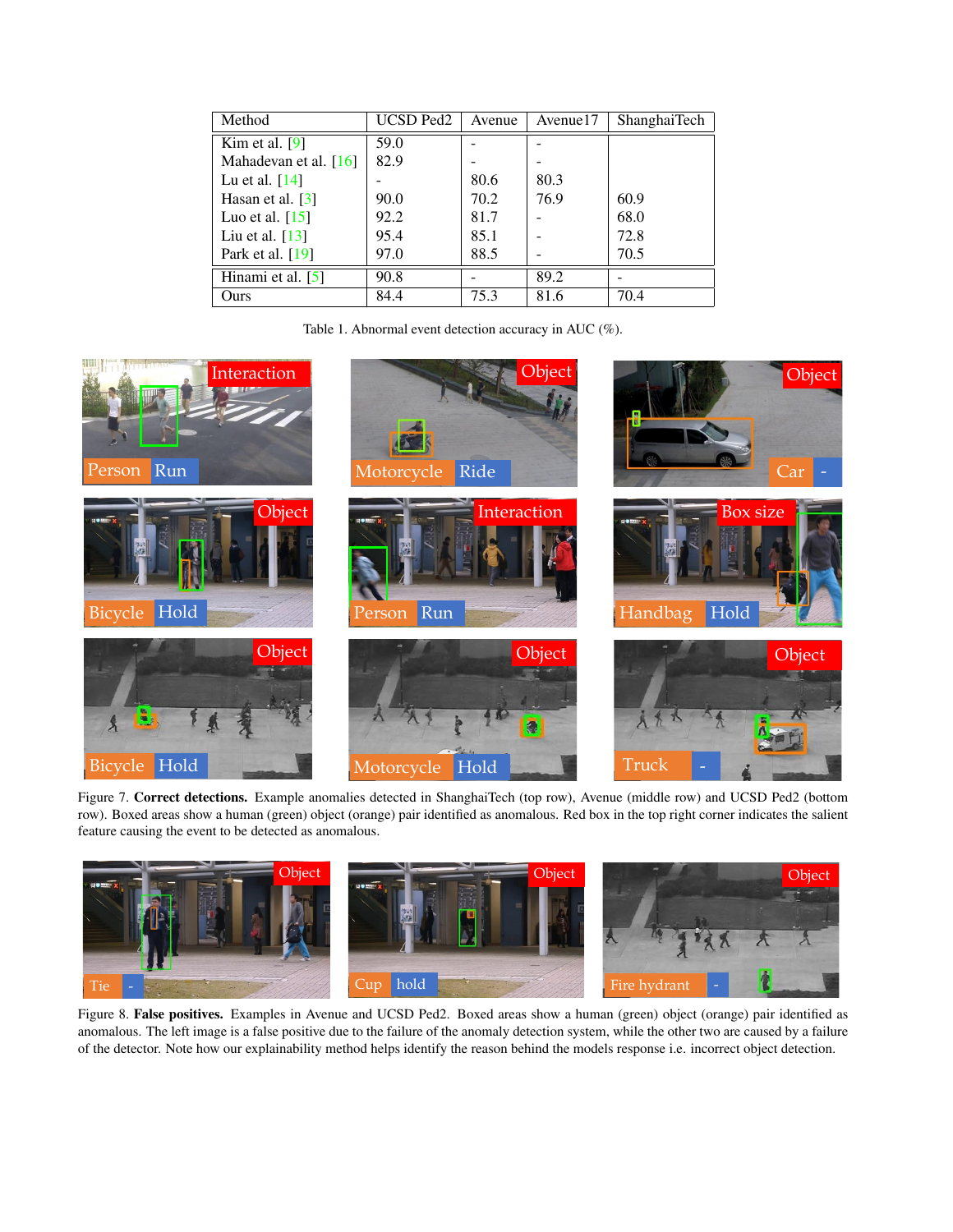| Method            | <b>UCSD</b><br>Ped <sub>2</sub> | Avenue | Shanghai<br>Tech |
|-------------------|---------------------------------|--------|------------------|
| w/o interactions  | 21.2                            | 15.4   | 7.58             |
| with interactions | 42.1                            | 17.2   | 11.7             |

Table 2. Abnormal event explanation mean Average Precision (mAP) evaluated on the subset of X-MAN dataset, excluding interaction classes outside of V-COCO.

Qualitative anomaly detection and explanation analysis. Fig.7. shows examples of correctly detected anomalies from our method all 3 datasets. The interpreted anomaly is shown as an object and interaction pair (in orange and blue respectively). Using our saliency mapping method, we show in the red box the high level feature causing the event to be detected as anomalous. Examples of detected anomalies due to unexpected objects, interactions and box sizes are demonstrated. In Fig.8. examples of false positive failures of our anomaly detector are shown. Note how using high level features and the saliency mapping we can explain these failure cases quite easily i.e. incorrect object detection. Please also see our supplementary video showing the X-MAN dataset and anomaly detections and explanations from our system.

Quantitative anomaly explanation analysis. Tab. 2 shows the mAP achieved by our system on the anomaly explanation task. We evaluate our method against a baseline, where we remove the interaction part of our HOI vector, keeping only the object classes and bounding box size. The dataset contains classes that follow mostly the COCO and AVA datasets, but HOI methods, including DRG (which we use here), are trained on the V-COCO dataset, hence there is a mismatch of class labels. To mitigate this effect, we evaluate our method on the subset of classes in the X-MAN dataset that overlap with the classes in V-COCO and COCO datasets. In Tab. 2 it can be seen that across all 3 datasets using interactions improves the explanation performance of our system, confirming our intuition that interactions are a crucial source of anomalies.

## 6. Conclusion

This paper addresses the problem of explainable anomaly detection. For this task we release a large new dataset for evaluation and propose an interpretable probabilistic anomaly detection framework which can reason about high level video content. Our model automatically generates three levels of explanation for it's response: explaining the anomalous event, describing the closest normal event and highlighting the salient features. The qualitative analysis shows the potential of our explainability module and how it is able to indicate which of the interpretable features led to an anomaly. We also believe this is the first method for detecting anomalies using object interactions. Our model performs competitively against the state-of-theart on 3 standard datasets. Quantitative evaluations on our newly gathered dataset show that using object interactions improves the anomaly explanations. Future work will focus on improving the interaction-object classifier on combinations not seen during the training phase, we believe this would help generalise the method further and increase performance of the anomaly detector.

## References

- [1] C. Gao, J. Xu, Y. Zou, and J.-B. Huang. Drg: Dual relation graph for human-object interaction detection. In *ECCV*, 2020.
- [2] S. Gupta and J. Malik. Visual semantic role labeling, 2015.
- [3] M. Hasan, J. Choi, J. Neumann, A. K. Roy-Chowdhury, and L. S. Davis. Learning temporal regularity in video sequences. In *CVPR*, 2016.
- [4] Dan Hendrycks, Mantas Mazeika, and Thomas Dietterich. Deep anomaly detection with outlier exposure. *arXiv preprint arXiv:1812.04606*, 2018.
- [5] R. Hinami, T. Mei, and S. Satoh. Joint detection and recounting of abnormal events by learning deep generic knowledge. In *ICCV*, 2017.
- [6] Yen-Chang Hsu, Yilin Shen, Hongxia Jin, and Zsolt Kira. Generalized odin: Detecting out-of-distribution image without learning from out-of-distribution data. In *CVPR*, 2020.
- [7] R. T. Ionescu, F. S. Khan, M. Georgescu, and L. Shao. Object-centric auto-encoders and dummy anomalies for abnormal event detection in video. In *CVPR*, 2019.
- [8] R. T. Ionescu, S. Smeureanu, M. Popescu, and B. Alexe. Detecting abnormal events in video using narrowed normality clusters. In *WCACV*, 2019.
- [9] J. Kim and K. Grauman. Observe locally, infer globally: A space-time mrf for detecting abnormal activities with incremental updates. In *CVPR*, 2009.
- [10] A. Li, M. Thotakuri, D. A. Ross, J. Carreira, A. Vostrikov, and A. Zisserman. The ava-kinetics localized human actions video dataset, 2020.
- [11] T.Y. Lin, S. Belongie M. Maire, J. Hays, P. Perona, D. Ramanan, P. Dollár, and C.L. Zitnick. Microsoft coco: Common objects in context. In *ECCV*, 2014.
- [12] T.-Y. Lin, M. Maire, S. Belongie, J. Hays, P. Perona, D. Ramanan, P. Dollar, and L. Zitnick. Microsoft coco: Common objects in context. In *ECCV*, 2014.
- [13] W. Liu, W. Luo, D. Lian, and S. Gao. Future frame prediction for anomaly detection - a new baseline. In *ICCV*, 2018.
- [14] C. Lu, J. Shi, and J. Jia. Abnormal event detection at 150 fps in matlab. In *ICCV*, 2013.
- [15] W. Luo, W. Liu, and S. Gao. A revisit of sparse coding based anomaly detection in stacked rnn framework. In *ICCV*, 2017.
- [16] V. Mahadevan, W. Li, V. Bhalodia, and N. Vasconcelos. Anomaly detection in crowded scenes. In *CVPR*, 2010.
- [17] M. McCahill and C. Norris. Cctv in london. *Report deliverable of UrbanEye project*, 2002.